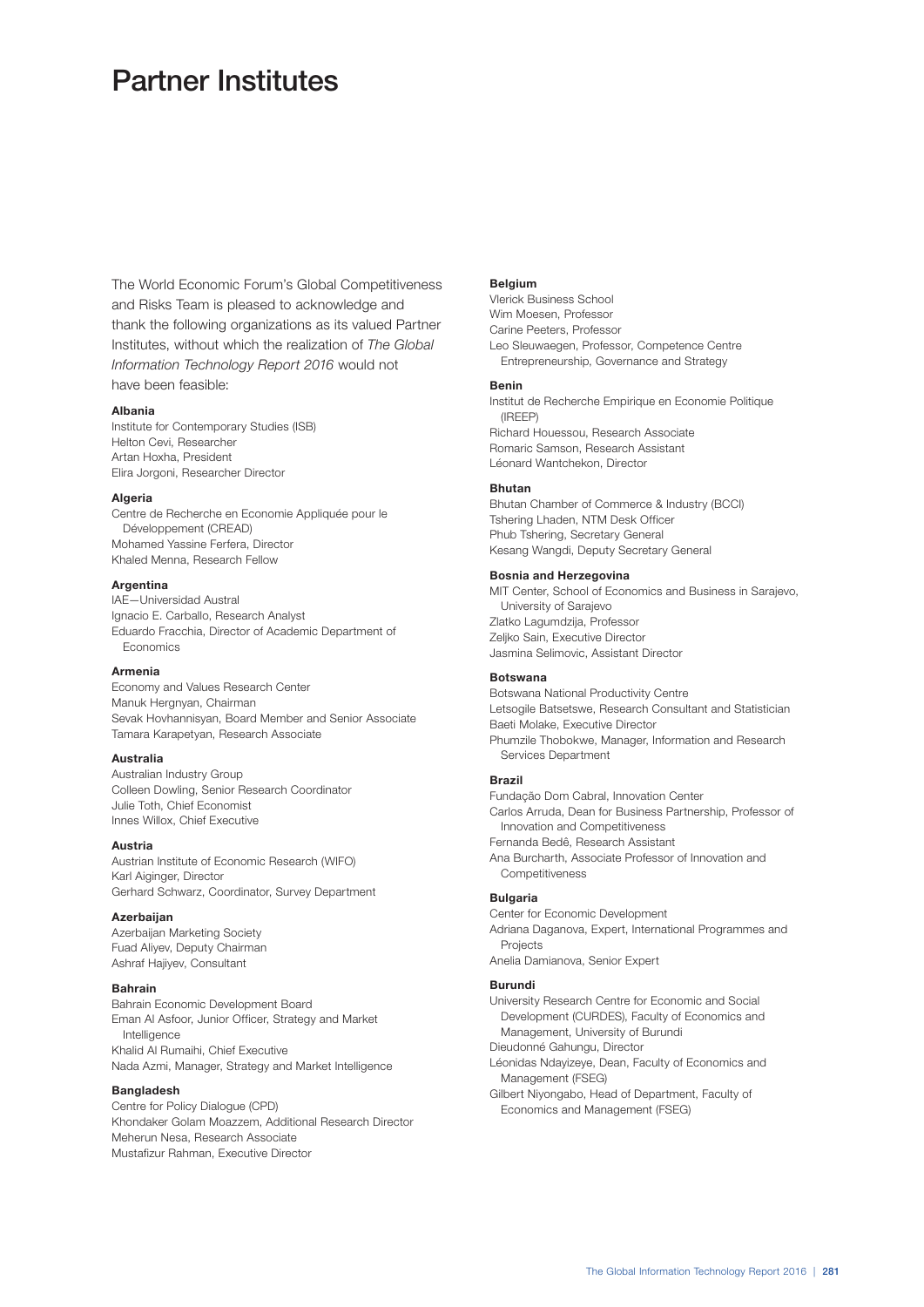### Cambodia

Nuppun Institute for Economic Research (NUPPUN) Chakriya Heng, Administrative Assistant Pisey Khin, Director Chanthan Tha, Senior Research Assistant

#### Cameroon

Comité de Compétitivité (SELPI) Lucien Sanzouango, Permanent Secretary Guy Yakana, Expert Junior Samuel Znoumsi, Expert Senior

#### Canada

The Conference Board of Canada Michael R. Bloom, Vice President Jessica Edge, Senior Research Associate Douglas Watt, Director

### Cape Verde

INOVE RESEARCH—Investigação e Desenvolvimento Júlio Delgado, Partner and Senior Researcher Jerónimo Freire, Project Manager José Mendes, Chief Executive Officer

### Chad

Groupe de Recherches Alternatives et de Monitoring du Projet Pétrole-Tchad-Cameroun (GRAMP-TC) Antoine Doudjidingao, Researcher Gilbert Maoundonodji, Director Celine Nénodji Mbaipeur, Programme Officer

### Chile

School of Government, Universidad Adolfo Ibáñez Ignacio Briones, Dean Julio Guzman, Assistant Professor Pamela Saavedra, Assistant

### China

Institute of Economic System and Management Chen Wei, Division Director and Professor Li Xiaolin, Research Fellow Li Zhenjing, Deputy Director and Professor

China Center for Economic Statistics Research, Tianjin University of Finance and Economics Bojuan Zhao, Professor Lu Dong, Professor Jian Wang, Associate Professor Hongye Xiao, Professor Huazhang Zheng, Associate Professor

#### Colombia

National Planning Department Rafael Puyana, Director of Enterprise Development Sara Patricia Rivera, Research Analyst John Rodríguez, Project Manager

Colombian Private Council on Competitiveness Rosario Córdoba, President Marco Llinás, Vicepresident

#### Côte d'Ivoire

Chambre de Commerce et d'Industrie de Côte d'Ivoire Anzoumane Diabakate, Head of Communications Jean Rock Kouadio-Kirine, Head of Regional Economic Information Marie-Gabrielle Varlet-Boka, Director General

Croatia

National Competitiveness Council Jadranka Gable, Advisor Kresimir Jurlin, Research Fellow

#### **Cyprus**

European University of Cyprus Research Center Bambos Papageorgiou, Head of Socioeconomic & Academic Research Bank of Cyprus Public Company Ltd

Maria Georgiadou, Consultant for Innovation &

Entrepreneurship Charis Pouangare, Director of Corporate Banking and SME

### Czech Republic

CMC Graduate School of Business Tomáš Janča, Executive Director

Czech Management Association Ivo Gajdoš, Executive Director

University of Economics, Faculty of International Relations Štěpán Müller, Dean

#### Denmark

Danish Technological Institute Hanne Shapiro, Innovation Director, Division for Business and **Society** Stig Yding Sørensen, Center Director, Center for Business and Policy Analysis

#### Ecuador

ESPAE Graduate School of Management, Escuela Superior Politécnica del Litoral (ESPOL) Virginia Lasio, Director Andrea Samaniego Díaz, Project Assistant Sara Wong, Professor

### **Egypt**

The Egyptian Center for Economic Studies (ECES) Sherif EL-Diwany, Executive Director Omneia Helmy, Director of Research Maye Ehab, Economist

#### Estonia

Estonian Institute of Economic Research (EIER) Marje Josing, Director

Estonian Development Fund Pirko Konsa, Chairman

### **Ethiopia**

African Institute of Management, Development and Governance Adugna Girma, Deputy Manager for Operations Tegenge Teka, Senior Expert

### Finland

ETLA—The Research Institute of the Finnish Economy Markku Kotilainen, Research Director Petri Rouvinen, Research Director Vesa Vihriälä, Managing Director

### France

HEC Paris Marina Kundu, Associate Dean in charge of Executive Education Bernard Ramanantsoa, Dean

### Gabon

Confédération Patronale Gabonaise Madeleine E. Berre, President Regis Loussou Kiki, General Secretary Gina Eyama Ondo, Assistant General Secretary

### Gambia, The

Gambia Economic and Social Development Research Institute (GESDRI) Makaireh A. Njie, Director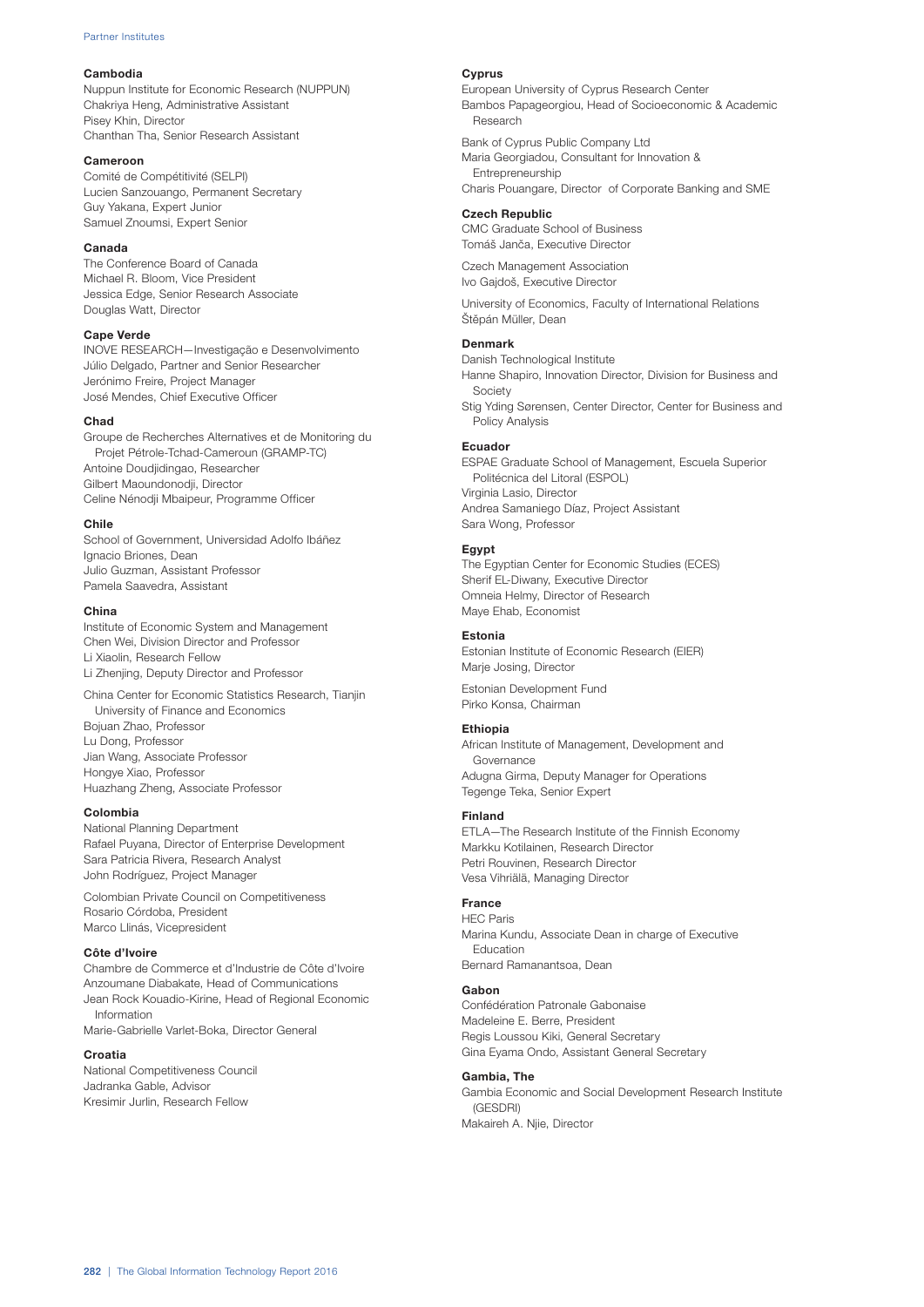#### **Georgia**

Business Initiative for Reforms in Georgia Tamara Janashia, Executive Director Giga Makharadze, Founding Member of the Board of Directors Mamuka Tsereteli, Founding Member of the Board of Directors

#### Germany

WHU—Otto Beisheim School of Management Ralf Fendel, Professor of Monetary Economics Michael Frenkel, Professor, Chair of Macroeconomics and International Economics

#### Ghana

Association of Ghana Industries (AGI) James Asare-Adjei, President John Defor, Senior Policy Officer Seth Twum-Akwaboah, Chief Executive Officer

### **Greece**

SEV Hellenic Federation of Enterprises Michael Mitsopoulos, Senior Advisor, Macroeconomic Analysis and European Policy Thanasis Printsipas, Associate Advisor, Macroeconomic Analysis and European Policy

#### Guatemala

#### **FUNDESA**

Felipe Bosch G., President of the Board of Directors Pablo Schneider, Economic Director Juan Carlos Zapata, Chief Executive Officer

#### Guinea

Confédération Patronale des Entreprises de Guinée Kerfalla Camara, Vice-President, Officer in charge of International Affairs

Mohamed Bénogo Conde, Secretary-General Aïssatou Gnouma Traoré, Presidente

#### Guyana

Institute of Development Studies, University of Guyana Karen Pratt, Research Associate Tessa Pratt, Research Associate Clive Thomas, Director

### Haiti

Group Croissance SA Jean Hubert Legendre, Head of Administration and Finance Kesner F. Pharel, President and Chief Executive Officer

#### Hong Kong SAR

Hong Kong General Chamber of Commerce David O'Rear, Chief Economist

#### Hungary

KOPINT-TÁRKI Economic Research Ltd. Éva Palócz, Chief Executive Officer Peter Vakhal, Project Manager

#### Iceland

Innovation Center Iceland Karl Fridriksson, Managing Director of Human Resources and Marketing Tinna Jóhannsdóttir, Marketing Manager Snaebjorn Kristjansson, Operational R&D Manager

#### India

Confederation of Indian Industry (CII) Chandrajit Banerjee, Director General Danish A. Hashim, Director, Economic Research Marut Sen Gupta, Deputy Director General

#### Indonesia

Center for Industry, SME & Business Competition Studies, University of Trisakti Ida Busnetty, Vice Director Tulus Tambunan, Director

### Iran, Islamic Republic of

Iran Chamber of Commerce, Industries, Mines and Agriculture, Department of Economic Affairs Hamed Nikraftar, Project Manager Farnaz Safdari, Research Associate Homa Sharifi, Research Associate

#### Ireland

School of Economics, University College Cork Stephen Brosnan, Research Assistant Eleanor Doyle, Head of School Sean O'Connor, Research Assistant

Economic Analysis and Competitiveness Unit, Department of Jobs, Enterprise and Innovation Conor Hand, Economist

#### Israel

Manufacturers Association of Israel (MAI) Shraga Brosh, President Dan Catarivas, Foreign Trade & International Relations Director Amir Hayek, Managing Director

### Italy

SDA Bocconi School of Management Paola Dubini, Associate Professor, Bocconi University Francesco A. Saviozzi, SDA Professor, Strategic and Entrepreneurial Management Department

#### Jamaica

Mona School of Business & Management (MSBM), The University of the West Indies Patricia Douce, Project Administrator

William Lawrence, Director, Professional Services Unit Densil Williams, Executive Director and Professor

#### Japan

Keio University

Yoko Ishikura, Professor, Graduate School of Media Design Heizo Takenaka, Director, Global Security Research Institute Jiro Tamura, Professor of Law, Keio University

In cooperation with Keizai Doyukai (Japan Association of Corporate Executives)

Kiyohiko Ito, Managing Director, Keizai Doyukai

#### Jordan

Ministry of Planning and International Cooperation Imad Fakhouri, Minister Mukhallad Omari, Director of Policies and Strategies

#### Kazakhstan

National Analytical Centre Aktoty Aitzhanova, Chairperson Assylan Akimbayev, Expert-analyst Saule Gazizova, Director of Department

#### Kenya

Institute for Development Studies, University of Nairobi Paul Kamau, Senior Research Fellow Dorothy McCormick, Research Professor Winnie Mitullah, Director and Associate Research Professor

## Korea, Republic of

Korea Development Institute Joohoon Kim, Executive Director, Economic Information Education Center Seungjoo Lee, Research Associate, Public Opinion Analysis Unit Youngho Jung, Head, Public Opinion Analysis Unit

#### Kuwait

Kuwait National Competitiveness Committee Adel Al-Husainan, Committee Member Fahed Al-Rashed, Committee Chairman Sayer Al-Sayer, Committee Member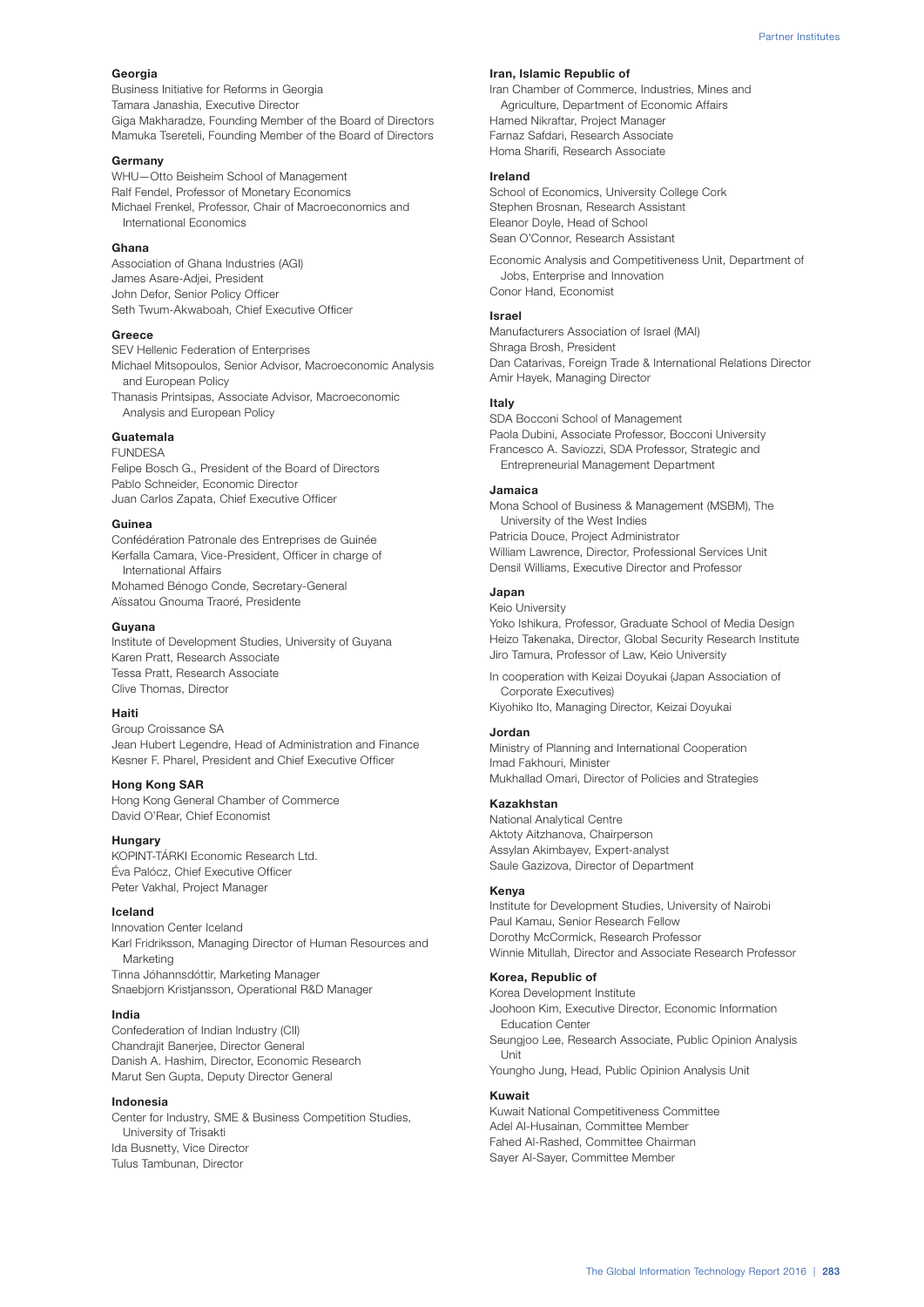#### Kyrgyz Republic

Economic Policy Institute Lola Abduhametova, Program Coordinator Marat Tazabekov, Chairman

#### Lao PDR

Enterprise & Development Consultants Co., Ltd

#### Latvia

Stockholm School of Economics in Riga Arnis Sauka, Head of the Centre for Sustainable Development

#### Lebanon

Bader Young Entrepreneurs Program Fadi Bizri, Managing Director Sandrine Hachem, Programs Associate

InfoPro Barrak Dbeiss, Project Manager Joseph Haddad, Research Operations Manager

#### Lesotho

Private Sector Foundation of Lesotho Nthati Mapitsi, Researcher Thabo Qhesi, Chief Executive Officer Kutloano Sello, President, Researcher

#### Liberia

FJP Development and Management Consultants Omodele R. N. Jones, Chief Executive Officer

### Lithuania

Statistics Lithuania Ona Grigiene, Deputy Head, Knowledge Economy and Special Surveys Statistics Division Vilija Lapeniene, Director General Gediminas Samuolis, Head, Knowledge Economy and Special Surveys Statistics Division

#### Luxembourg

Luxembourg Chamber of Commerce Annabelle Dullin, Research Analyst Marc Wagener, Director of Economic Affairs, Member of the managing board Lynn Zoenen, Research Analyst

### Macedonia, FYR

National Entrepreneurship and Competitiveness Council of the Republic of Macedonia – NECC of RM Dejan Janevski, Project Coordinator Viktorija Mitrikjeska, Administrative Officer

#### **Madagascar**

Centre of Economic Studies, University of Antananarivo Ravelomanana Mamy Raoul, Director Razato Rarijaona Simon, Executive Secretary

#### Malawi

Malawi Confederation of Chambers of Commerce and Industry Hope Chavula, Manager, Head, Public Private Dialogue

Chancellor L. Kaferapanjira, Chief Executive Officer

### Malaysia

Malaysia Productivity Corporation (MPC) Mohd Razali Hussain, Director General Lee Saw Hoon, Senior Director

### Mali

Groupe de Recherche en Economie Appliquée et Théorique (GREAT)

Massa Coulibaly, Executive Director

### Malta

Competitive Malta Matthew Castillo, Board Secretary Margrith Lütschg-Emmenegger, President

#### Mauritania

Bicom-Service Commercial Guèye Ibrahima, Administrative Financial Director and Analyst Ousmane Samb, Technical and Marketing Director and Analyst

Habib Sy, Director Général

### Mauritius

Board of Investment, Mauritius Manaesha Fowdar, Investment Executive, Competitiveness Khoudijah Maudarbocus-Boodoo, Director Ken Poonoosamy, Managing Director

Joint Economic Council Raj Makoond, Director

### Mexico

Center for Intellectual Capital and Competitiveness Erika Ruiz Manzur, Executive Director René Villarreal Arrambide, President and Chief Executive Officer

Rodrigo David Villarreal Ramos, Director

Instituto Mexicano para la Competitividad (IMCO) Gabriela Alarcón, Research Director Juan E. Pardinas, General Director Mariana Tapia, Researcher

Ministry of the Economy Emilio Aguilar Barroso, Deputy General Director for **Competitiveness** María del Rocío Ruiz Chávez, Undersecretary for

Competitiveness and Standardization Francisco Javier Anaya Rojas, Technical Secretary for Competitiveness

#### Moldova

Academy of Economic Studies of Moldova (AESM) Grigore Belostecinic, Rector

Institute of Economic Research and European Studies (IERES) Corneliu Gutu, Director

#### Mongolia

Open Society Forum (OSF), Mongolia Oyunbadam Davaakhuu, Manager of Economic Policy Program Erdenejargal Perenlei, Executive Director

#### Montenegro

Institute for Strategic Studies and Prognoses (ISSP) Maja Drakic Grgur, Project Manager Jadranka Kaludjerovic, Program Director Veselin Vukotic, President

#### **Morocco**

Confédération Générale des Entreprises du Maroc (CGEM) Meriem Bensalah Cheqroun, President

Si Mohamed Elkhatib, Project Head, Commission Climat des Affaires et Partenariat Public Privé

Ahmed Rahhou, President, Commission Climat des Affaires et Partenariat Public Privé

#### Mozambique

EconPolicy Research Group, Lda. Peter Coughlin, Director Mwikali Kieti, Project Coordinator

#### Myanmar

Centre for Economic and Social Development of Myanmar Development Resource Institute (MDRI-CESD) Min Zar Ni Lin, Research Associate U Myint, Chief U Zaw Oo, Executive Director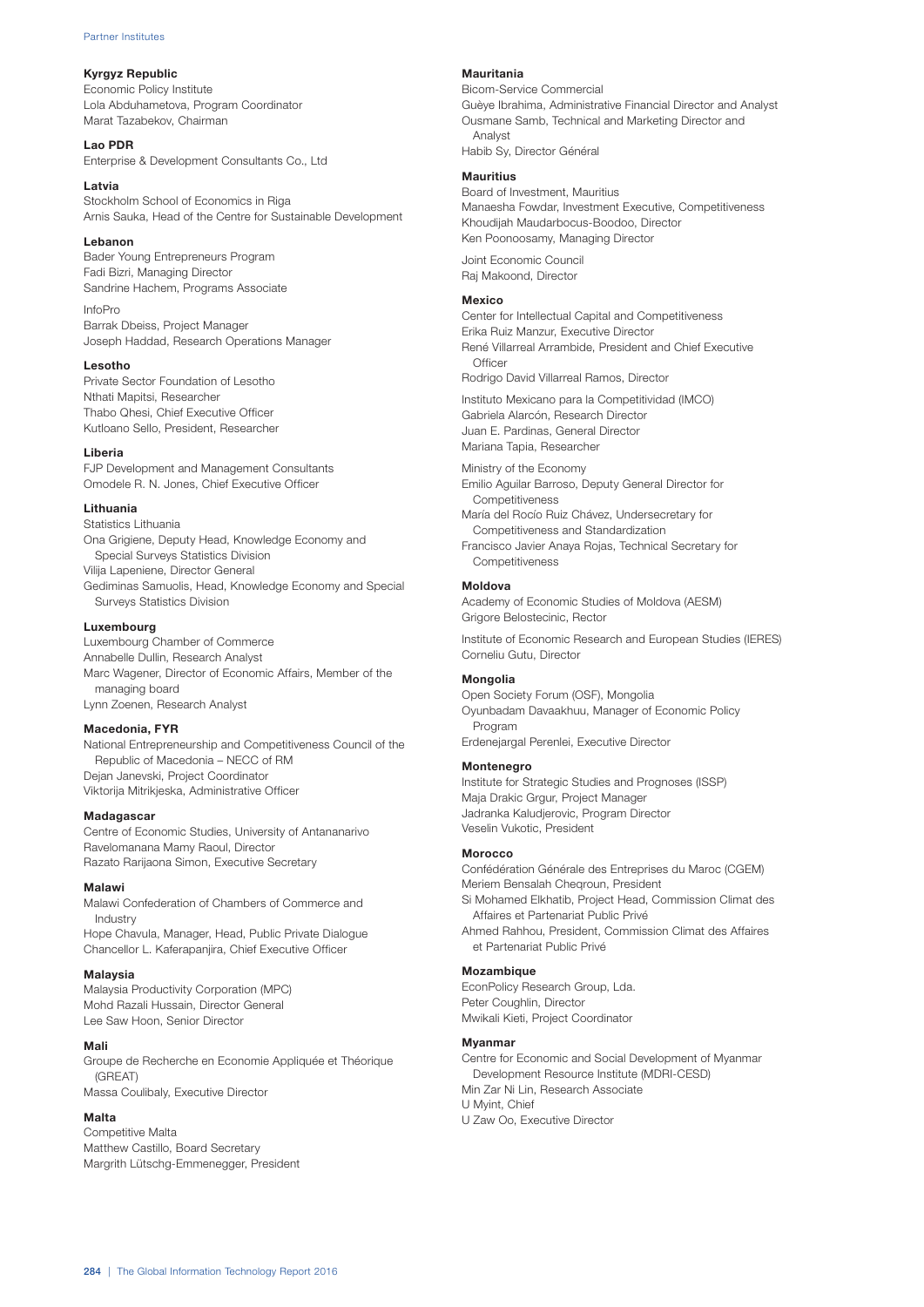#### Namibia

Institute for Public Policy Research (IPPR) Graham Hopwood, Executive Director Leon Kufa, Research Associate Lizaan van Wyk, Research Associate

#### Nepal

Centre for Economic Development and Administration (CEDA) Ramesh Chandra Chitrakar, Professor, Country Coordinator and Project Director Ram Chandra Dhakal, Executive Director and Adviser Mahendra Raj Joshi, Member

### Netherlands

INSCOPE: Research for Innovation, Erasmus University Rotterdam Henk W. Volberda, Director and Professor

#### New Zealand

BusinessNZ Phil O'Reilly, Chief Executive

#### Nigeria

Nigerian Economic Summit Group (NESG) Feyisayo Fatona-Ajayi, Senior Associate Laoye Jaiyeola, Chief Executive Officer Olajiire Onatade-Abati, Research Analyst

#### Norway

BI Norwegian Business School Marius Kristian Nordkvelde, Research Coordinator Ole Jakob Ramsøy, Researcher Torger Reve, Professor

#### Oman

The International Research Foundation Salem Ben Nasser Al-Ismaily, Chairman

Public Authority for Investment Promotion and Export Development (ITHRAA) Azzan Qassim Al-Busaidi, Director General, Research & E-Services

#### Pakistan

Mishal Pakistan Puruesh Chaudhary, Director Content Amir Jahangir, Chief Executive Officer

#### Paraguay

Centro de Análisis y Difusión de Economia Paraguaya (CADEP) Dionisio Borda, Research Member Fernando Masi, Director María Belén Servín, Research Member

#### Peru

Centro de Desarrollo Industrial (CDI), Sociedad Nacional de Industrias Néstor Asto, Associate Consultant Maria Elena Baraybar, Project Assistant Luis Tenorio, Executive Director

#### Philippines

Makati Business Club (MBC) Anthony Patrick D.P. Chua, Research Programs Manager Isabel A. Lopa, Deputy Executive Director Peter Angelo V. Perfecto, Executive Director

Management Association of the Philippines (MAP) Arnold P. Salvador, Executive Director

### Poland

Department of Financial Stability, National Bank of Poland Piotr Boguszewski, Advisor Jacek Osiński, Director

### **Portugal**

PROFORUM, Associação para o Desenvolvimento da Engenharia

Ilídio António de Ayala Serôdio, President

Fórum de Administradores de Empresas (FAE) Paulo Bandeira, General Director Luis Filipe Pereira, President of the Board of Directors Antonio Ramalho, Member of the Board of Directors

### Puerto Rico

Puerto Rico 3000, Inc. Francisco Garcia, President

Instituto de Competitividad Internacional, Universidad Interamericana de Puerto Rico Francisco Montalvo, Project Coordinator

#### **Oatar**

Qatari Businessmen Association (QBA) Sarah Abdallah, Deputy General Manager Issa Abdul Salam Abu Issa, Secretary-General

Social and Economic Survey Research Institute (SESRI) Hanan Abdul Rahim, Associate Director Darwish Al-Emadi, Director Raymond Carasig, Contracts and Grants Administrator

#### Romania

The Chamber of Commerce and Industry of Romania Traian Caramanian, Secretary General Irina Ion, Collaborator Daniela Paul, World Economic Forum Project Country Coordinator

#### Russian Federation

Eurasia Competitiveness Institute (ECI) Katerina Marandi, Programme Manager Alexey Prazdnichnykh, Managing Director

#### Rwanda

College of Business and Economics, University of Rwanda Murty S. Kopparthi, Dean

Private Sector Federation (PSF) Benjamin Gasamagera, Chairman Fiona Uwera, Head of Research and Policy Analysis

Rwanda Development Board (RDB) Francis Gatare, Chief Executive Officer and Cabinet Member Daniel Nkubito, Public Private Dialogue Specialist, Aftercare Division

#### Saudi Arabia

Alfaisal University Mohammed Kafaji, Assistant Professor

National Competitiveness Center (NCC) Saud bin Khalid Al-Faisal, President Khaldon Zuhdi Mahasen, Managing Director

### Senegal

Centre de Recherches Economiques Appliquées (CREA), University of Dakar Ahmadou Aly Mbaye, Director Ndiack Fall, Deputy Director Fatou Gueye, Researcher

#### Serbia

Foundation for the Advancement of Economics (FREN) Aleksandar Radivojevic, Project Coordinator Svetozar Tanaskovic, Researcher Jelena Zarkovic Rakic, Director

#### Seychelles

Plutus Auditing & Accounting Services Marco L. Francis, Partner Selma Francis, Administrator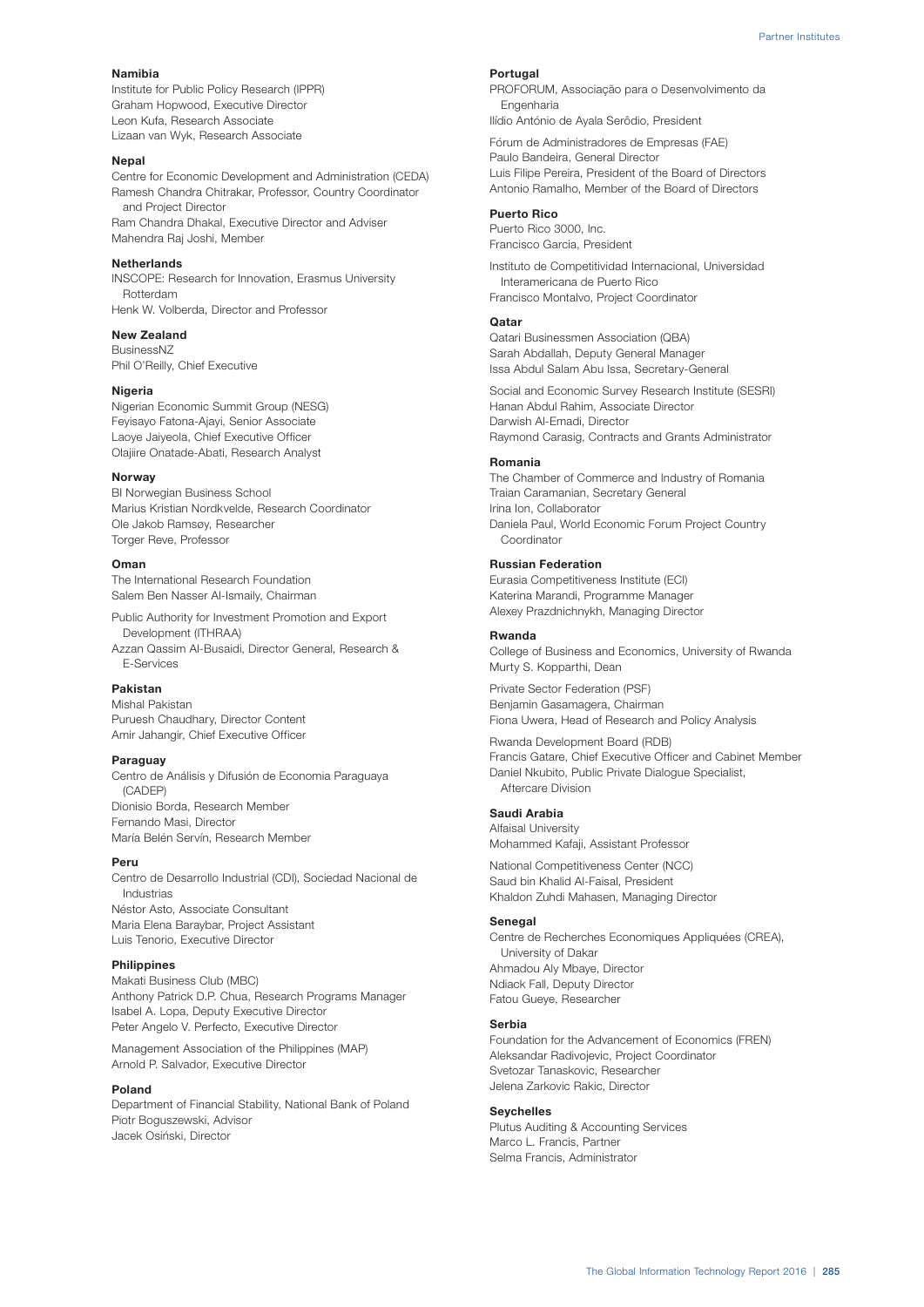### **Singapore**

Singapore Economic Development Board Anna Chan, Assistant Managing Director, Planning & Policy Cheng Wai San, Director, Research & Statistics Unit Teo Xinyu, Executive, Research & Statistics Unit

### Slovak Republic

Business Alliance of Slovakia (PAS) Robert Kicina, Executive Director

Faculty of International Relations, University of Economics in Bratislava Tomas Dudas, Professor

#### Slovenia

Institute for Economic Research Peter Stanovnik, Professor Sonja Uršic, Senior Research Assistant

University of Ljubljana, Faculty of Economics Mateja Drnovšek, Professor Kaja Rangus, Teaching Assistant

#### South Africa

Business Leadership South Africa Friede Dowie, General Manager Thero Setiloane, Chief Executive Officer

Business Unity South Africa Virginia Dunjwa, Chief Operations Officer Khanyisile Kweyama, Chief Executive Officer Trudi McLoughlin, Executive Personal Assistant

### Spain

IESE Business School, International Center for **Competitiveness** María Luisa Blázquez, Research Associate Antoni Subirà, Professor

#### Sri Lanka

Institute of Policy Studies of Sri Lanka (IPS) Dilani Hirimuthugodage, Research Officer Sahan Jayawardena, Research Assistant Saman Kelegama, Executive Director

#### Swaziland

Federation of Swaziland Employers and Chamber of Commerce

Mduduzi Lokotfwako, Coordinator, Trade & Commerce Nyakwesi Motsa, Administration & Finance Manager

#### Sweden

International University of Entrepreneurship and Technology Association (IUET)

Thomas Andersson, President

In cooperation with Deloitte Sweden

#### Switzerland

University of St. Gallen, Executive School of Management, Technology and Law (ES-HSG) Rubén Rodriguez Startz, Head of Project Tobias Trütsch, Communications Manager

### Taiwan, China

National Development Council Chung-Chung Shieh, Researcher, Economic Research **Department** Ming-Huei Wu, Director, Economic Development Department Shien-Quey Kao, Deputy Minister

### Tajikistan

Research Center "Zerkalo" Beknazarova Gulnora, Researcher Bakozoda Kahramon, Director Dushanbieva Sayyokhat, Field Manager

### Tanzania

REPOA Cornel Jahari, Assistant Researcher Blandina Kilama, Senior Researcher Donald Mmari, Director of Research on Growth and Development

### Thailand

Chulalongkorn Business School, Chulalongkorn University Pasu Decharin, Dean Siri-on Setamanit, Assistant Dean

### Trinidad and Tobago

Arthur Lok Jack Graduate School of Business Miguel Carillo, Executive Director and Professor of Strategy Nirmala Maharaj, Director, Internationalisation and Institutional Relations Richard A Ramsawak, Deputy Director, Centre of Strategy and Competitiveness The University of the West Indies, St. Augustine

Rolph Balgobin, NGC Distinguished Fellow, Department of Management Studies

#### Tunisia

Institut Arabe des Chefs d'Entreprises Ahmed Bouzguenda, President Majdi Hassen, Executive Counsellor

#### **Turkey**

TUSIAD Sabanci University Competitiveness Forum Izak Atiyas, Director Ozan Bakıs, Project Consultant Sezen Ugurlu, Project Specialist

#### Uganda

Kabano Research and Development Centre Robert Apunyo, Program Manager Delius Asiimwe, Executive Director Anna Namboonze, Research Associate

#### Ukraine

CASE Ukraine, Center for Social and Economic Research Dmytro Boyarchuk, Executive Director Vladimir Dubrovskiy, Leading Economist

#### United Arab Emirates

Dubai Competitiveness Office H.E. Khaled Ibrahim Al kassim, Deputy Director General for Executive Affairs

Zayed University Mouawiya Al Awad, Director, Institute for Social & Economic Research

Emirates Competitiveness Council H.E. Abdulla Nasser Lootah, Secretary General

### United Kingdom

LSE Enterprise Ltd Adam Austerfield, Project Director Elitsa Garnizova, Project Officer & Researcher Robyn Klingler-Vidra, Senior Researcher

#### Uruguay

Universidad ORT Uruguay Bruno Gili, Professor Isidoro Hodara, Professor

### Venezuela

CONAPRI—The Venezuelan Council for Investment Promotion Litsay Guerrero, Economic Affairs and Investor Services Manager Eduardo Porcarelli, Executive Director